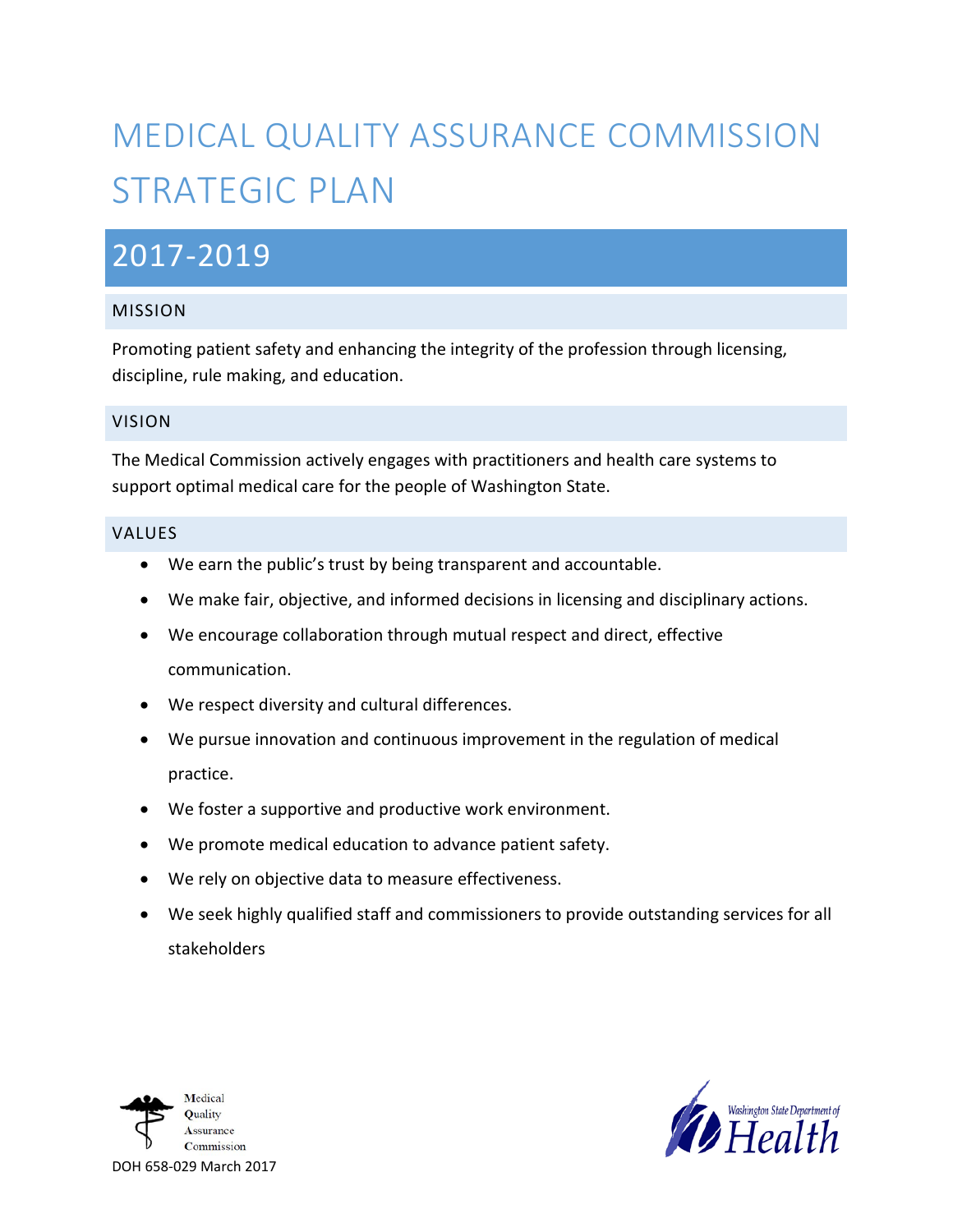# GOAL ONE: PROMOTE PATIENT SAFETY

| <b>Objective One:</b>   | Engage patients and their families in their own medical care                                                                            |
|-------------------------|-----------------------------------------------------------------------------------------------------------------------------------------|
|                         |                                                                                                                                         |
| <b>Strategy One:</b>    | Continue Citizen Engagement Workgroup.                                                                                                  |
| <b>Strategy Two:</b>    | Endorse collaboration with Department of Health.                                                                                        |
|                         | Add a link to Medical Commission pages on the Department of<br>Health (DOH) websites                                                    |
|                         | Partner with DOH on public service announcements                                                                                        |
|                         | Invite DOH leadership to medical commission meetings as a guest<br>٠<br>and/or speaker.                                                 |
| <b>Strategy Three:</b>  | Promote value of shared (doctor/patient) decision-making                                                                                |
| <b>Objective Two:</b>   | Ensure practitioners are qualified and competent                                                                                        |
| <b>Strategy One:</b>    | Support innovation in professional licensing.                                                                                           |
| <b>Strategy Two:</b>    | Continue to review and evaluate current practices and recommendations<br>regarding physician competency.                                |
| <b>Strategy Three:</b>  | Maintain close working relationship with Washington Physician Health<br>Program (WPHP).                                                 |
| <b>Objective Three:</b> | Maintain fair, consistent and timely decisions regarding licensing<br>and disciplinary actions                                          |
| <b>Strategy One:</b>    | Define and optimize the role of the reviewing commission member<br>(RCM). Assess consequences of earlier engagement of the RCM.         |
| <b>Strategy Two:</b>    | Define and improve communication standards and performance<br>expectations between legal staff, investigative staff, and commissioners. |
| <b>Strategy Three:</b>  | Endorse electronic communication via the confidential X drive.                                                                          |
|                         | Improve reliability and functionality of access to electronic<br>$\bullet$<br>systems.                                                  |

• Decrease use of paper.



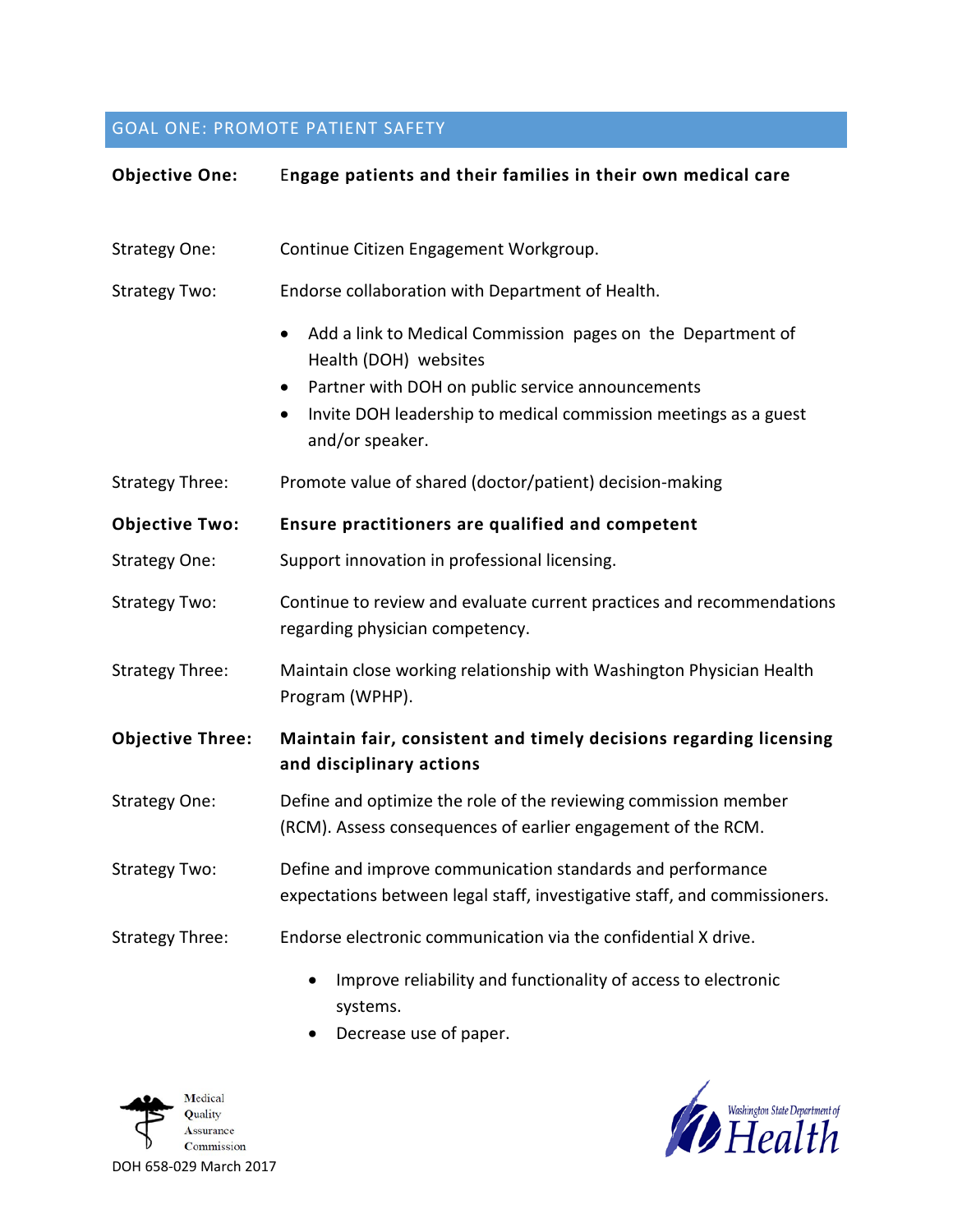| <b>Strategy Four:</b>  | Tighten timeliness between panel authorization and issuing of<br>disciplinary documents.        |
|------------------------|-------------------------------------------------------------------------------------------------|
| <b>Objective Four:</b> | Improve the monitoring of practitioners under order.                                            |
| Strategy One:          | Develop templates for disciplinary orders.                                                      |
| Strategy Two:          | Map practice review processes.                                                                  |
| Strategy Three:        | Require every disciplined practitioner make at least one personal<br>appearance before a panel. |

# GOAL TWO: BUILD AND MAINTAIN PRODUCTIVE RELATIONSHIPS WITH STAKEHOLDERS

| <b>Objective One:</b>   | Provide expert advice for policy makers                                                                                                |
|-------------------------|----------------------------------------------------------------------------------------------------------------------------------------|
| Strategy One:           | Develop strategy for monitoring emerging federal and state legislative<br>activity; hold a one day legislative forum for stakeholders. |
| <b>Strategy Two:</b>    | Determine and delineate data collection and reporting requirements to<br>replace the current electronic repository (ILRS).             |
| <b>Objective Two:</b>   | Educate the public using multiple methods.                                                                                             |
| <b>Strategy One:</b>    | Develop and make operational an independent Commission website and<br>branding.                                                        |
| <b>Strategy Two:</b>    | Develop web-based resources to provide information on MQAC mission<br>and processes in several languages.                              |
| <b>Objective Three:</b> | Keep licensees updated and informed about the work of the                                                                              |
|                         | commission                                                                                                                             |
| <b>Strategy One:</b>    | Develop interactive webinars and provide CME credit.                                                                                   |
| <b>Strategy Two:</b>    | Compose innovative articles for the commission's newsletter, Update!.                                                                  |
| <b>Objective Four:</b>  | Strengthen external relationships                                                                                                      |
| <b>Strategy One:</b>    | Work with WSMA and WAPA to share information and data.                                                                                 |